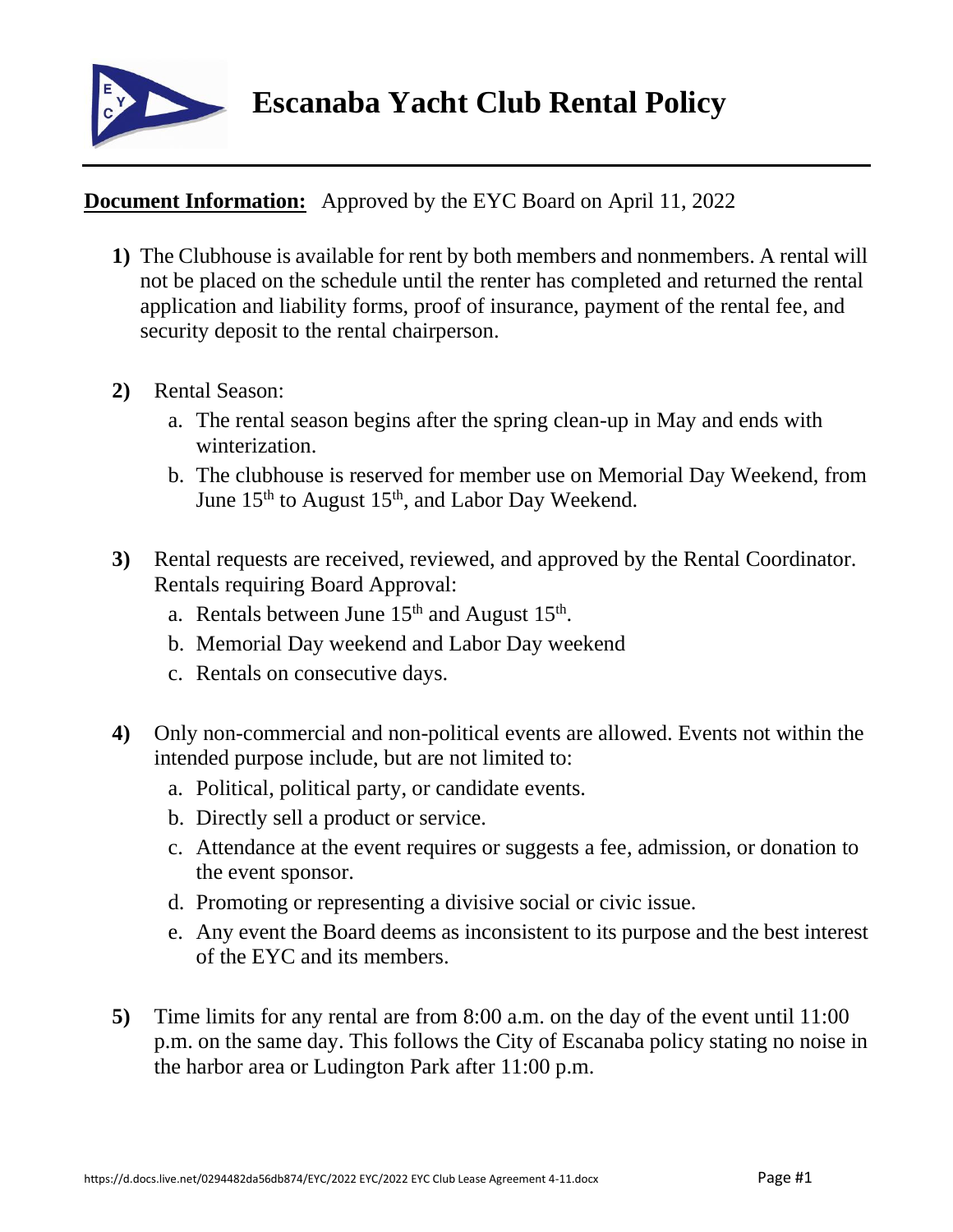- **6)** Alcohol may be responsibly served, but never sold, during a rental. Alcohol is not allowed at high-school graduation events. Alcohol is not allowed to be consumed by anyone under the age of 21.
	- Use of alcohol on the premises of the Facility is subject to the rules and regulations of the State of Michigan Liquor Commission and the City of Escanaba. The Lessee agrees that there be absolutely no sale of alcohol in the Facility. Lessee shall be solely responsible for the method, means and control of alcohol beverages, if any, and Lessor shall have no responsibility for the method, means, or control of service of alcoholic beverages.
- **7)** Additional set up or clean up time:
	- a. If EYC members can use the Clubhouse during the setup or cleanup, there will be an additional charge of \$100.00 per day(s).
	- b. If EYC members are unable to use the Clubhouse during the set up or clean up, the additional charge will be \$300.00 per day(s).
- **8)** Clean-up of the Clubhouse must be completed by 10:00 a.m. the day following the event, or the security deposit will be forfeited.
- **9)** Clean-up includes:
	- a. Washing and putting away of all dishes, glasses, cups, and silverware.
	- b. Cleaning counter tops, stoves, sinks, refrigerator, and bathrooms
	- c. Sweeping, mopping, and vacuuming the floors.
	- d. Trash must be removed to an appropriate receptacle.
	- e. Remove any debris from the porch and lawn.
- **10)** The EYC will provide dish towels, soap, paper towel, toilet paper, and restroom supplies. Not included in the rental cost and provided by the renter:
	- a. Paper plates, bowls, napkins,
	- b. Disposable utensils (spoons, forks, knives).
	- c. Table covering and decorations.
- **11)** One check is required for the rental fee of \$300.00 plus the charge for additional set up time. A second check for \$100.00 is required for the security deposit.
- **12)** A cancellation fee of \$150.00 will be charged with a 3-week notice, \$200.00 with a 2-week notice, and \$300.00 thereafter. The renter may choose whether the check for the security deposit is returned or voided after inspection of the Clubhouse by the rental chairperson.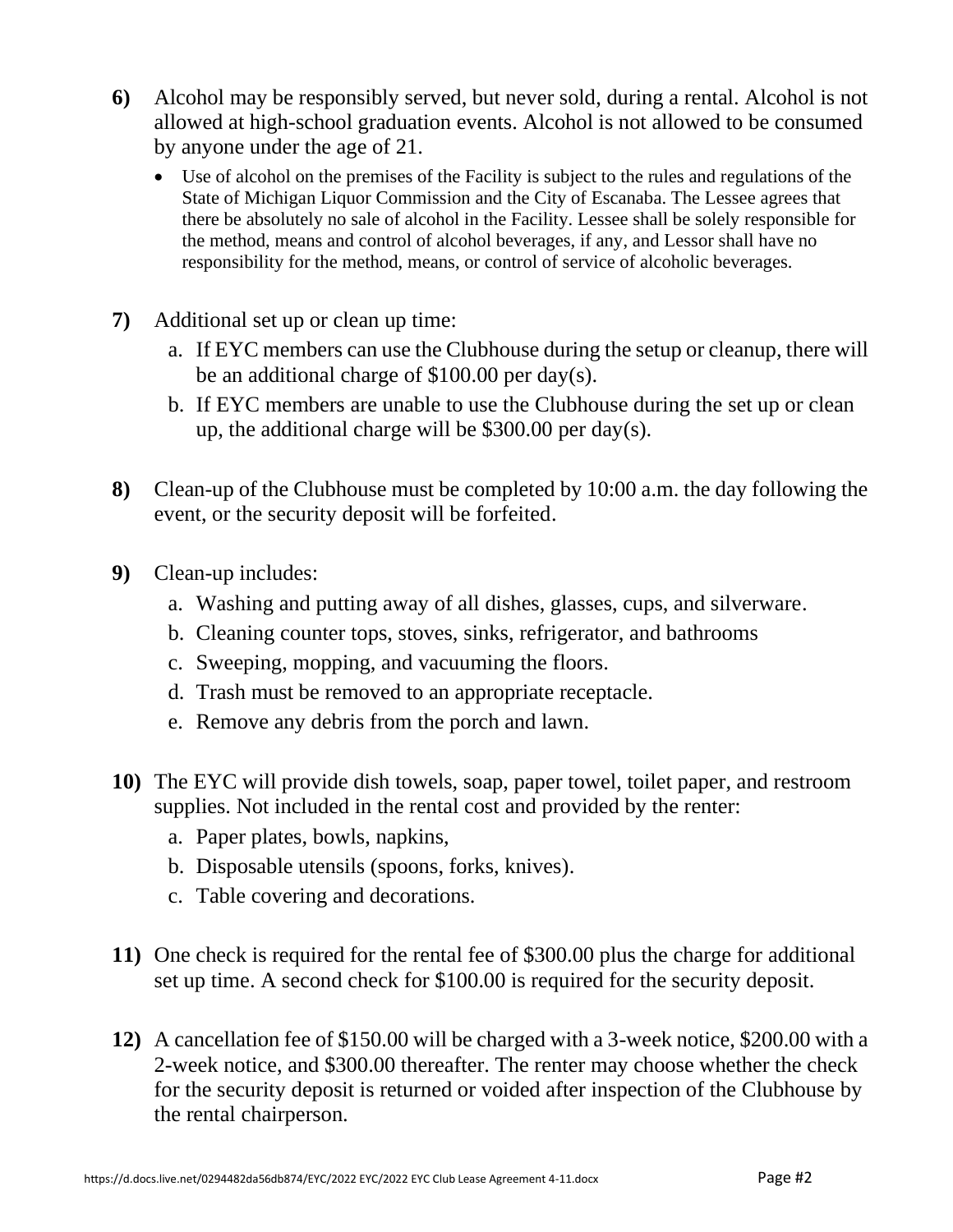- **13)** The use of tents must be approved by the rental chairperson. Tents must be located within the area identified within this rental agreement.
	- a. Must be located on the east side of the EYC Clubhouse (see diagram).
	- b. If tents are used, additional time will be allowed for installation and removal without additional charges.
	- c. For large groups, an adequate number of portable toilets must be provided.



## **EYC Tent Area**